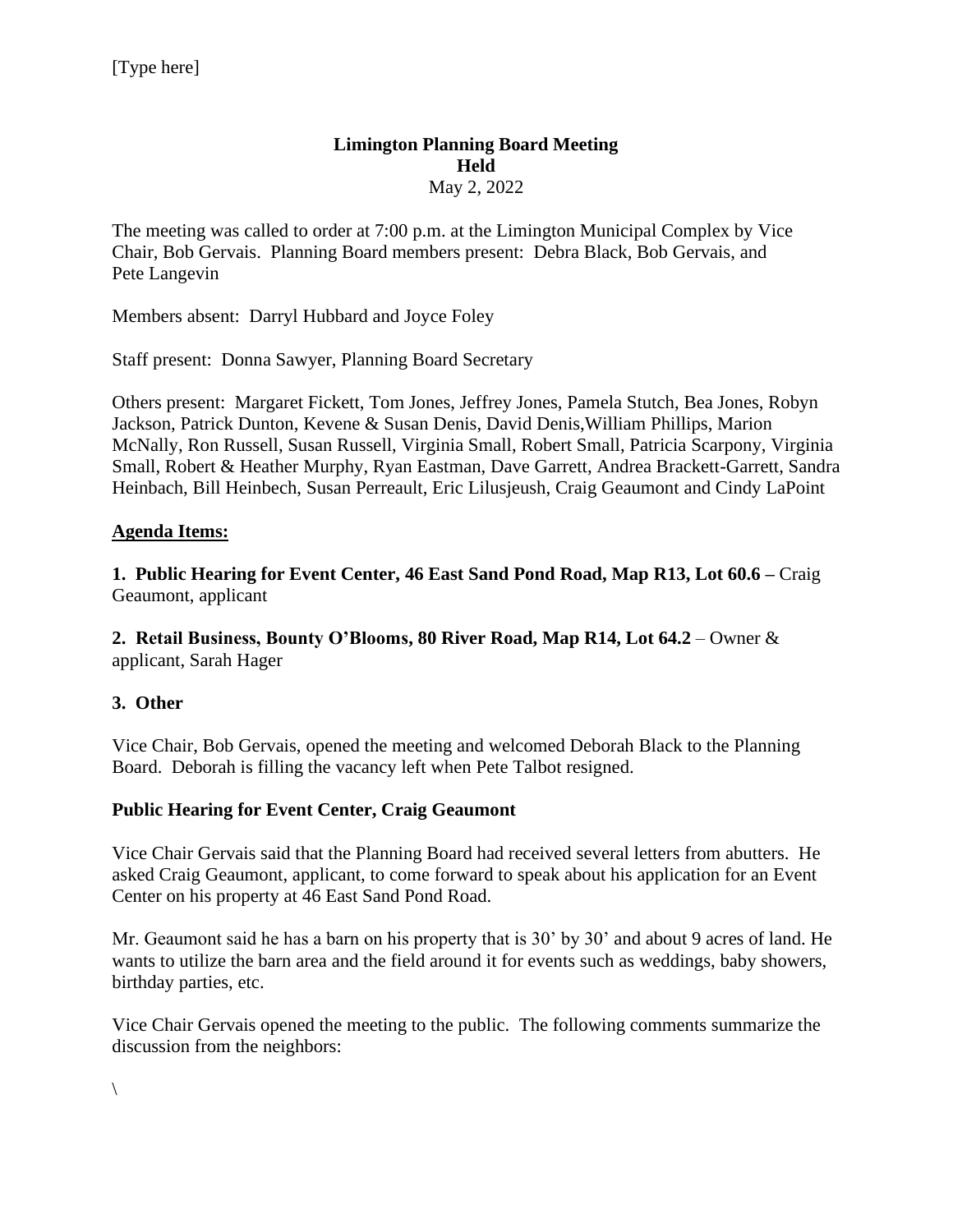Planning Board Meeting Held May 2, 2022

Pamela Stutch came forward first and she said she owns property at 43 East Sand Pond Road. She had prepared a package for each Board member and passed them to the Vice Chair. She said she also prepared a letter that has been forward to Board members. She highlighted her issues and they are: a camp road services all of the neighbors around Sand Pond Road. She felt that the events to be held on the Geaumont property would create a nuisance to the abutters by bringing traffic, noise, drunk drivers, trespassers, use of the pond without permission and increased liability. She lives across the street from the Geaumonts and she feels her property value could cause her property to lose value. East Sand Pond Road is a dirt road and can only be used by one car at a time. One car has to pull over to allow cars to travel because of the narrow width. If the application is approved, the road would be destroyed because the road was not designed to accommodate this amount of travel. The health of the pond would detrimentally impact Sand Pond which is a clean, beautiful body of water.

Ms. Stutch read from the DEP website that addressed the impact of travel on the pond. Road dust from unpaved camp roads often settles into the ponds. All of the neighbors have a right-ofway conveyed to them who live on East Sand Pond Road. The right-of-way is shown on a plan of lots entitled, "Sand Pond Development, Limington, Maine", which was filed at the York County Registry in June 1938. She went on to comment on the easements and right-of-way for ingress and egress and all utilities on the road. Further, no one could predict that when the road was built 84 years ago that an event center would be constructed on the road that would have trucks delivering bands, caterers, DJ's or photographers. She urged the Board to turn down this application for this proposed use.

Tom Jones spoke next, and he said he owns land on both sides of East Sand Pond Road. He read from the Maine.gov website which states privately owned roads commonly called a private road is a road that neither a municipality or the general public has a right to pass by vehicle or on foot. Anyone using a privately owned road without the owners' permission is subject to an action by the owner for trespassing.

Margaret Fickett, 37 East Pond Road, spoke next and she is opposed to this application. She has concerns for safety of her grandchildren and great grandchildren. She is concerned about the natural habitat as there are many deer and other wildlife that roam the land and she does not want more traffic. She feels that heavy traffic would cause substantial damage to the road. She has lived here for 26 years and enjoyed the peace and quiet and she wants to continue to feel safe and secure. She is against loud music, drinking and trespassers and having a business here would be detrimental to the area.

Bea Jones spoke next. She stated that several residents had submitted letters and she asked if the letters would be read aloud tonight. Vice Chair Gervais said he would not read them because of time constraints but acknowledged he has 4 different letters in his possession. Those who submitted letters are: Karen Sanchhiaro, Pam Stutch, Margaret Fickett and Sandy & Bill Heinbach. Bea Jones read her letter. She and her husband own 11 East Sand Pond Road and have never had any safety concerns as they lived on a private road. The traffic has increased and she lives at the bottom of a steep hill. She distributed pictures to the Board of the hill. Traffic often speeds by her house and she has stopped traffic and spoken to the drivers. She encouraged the Board to walk East Sand Pond Road.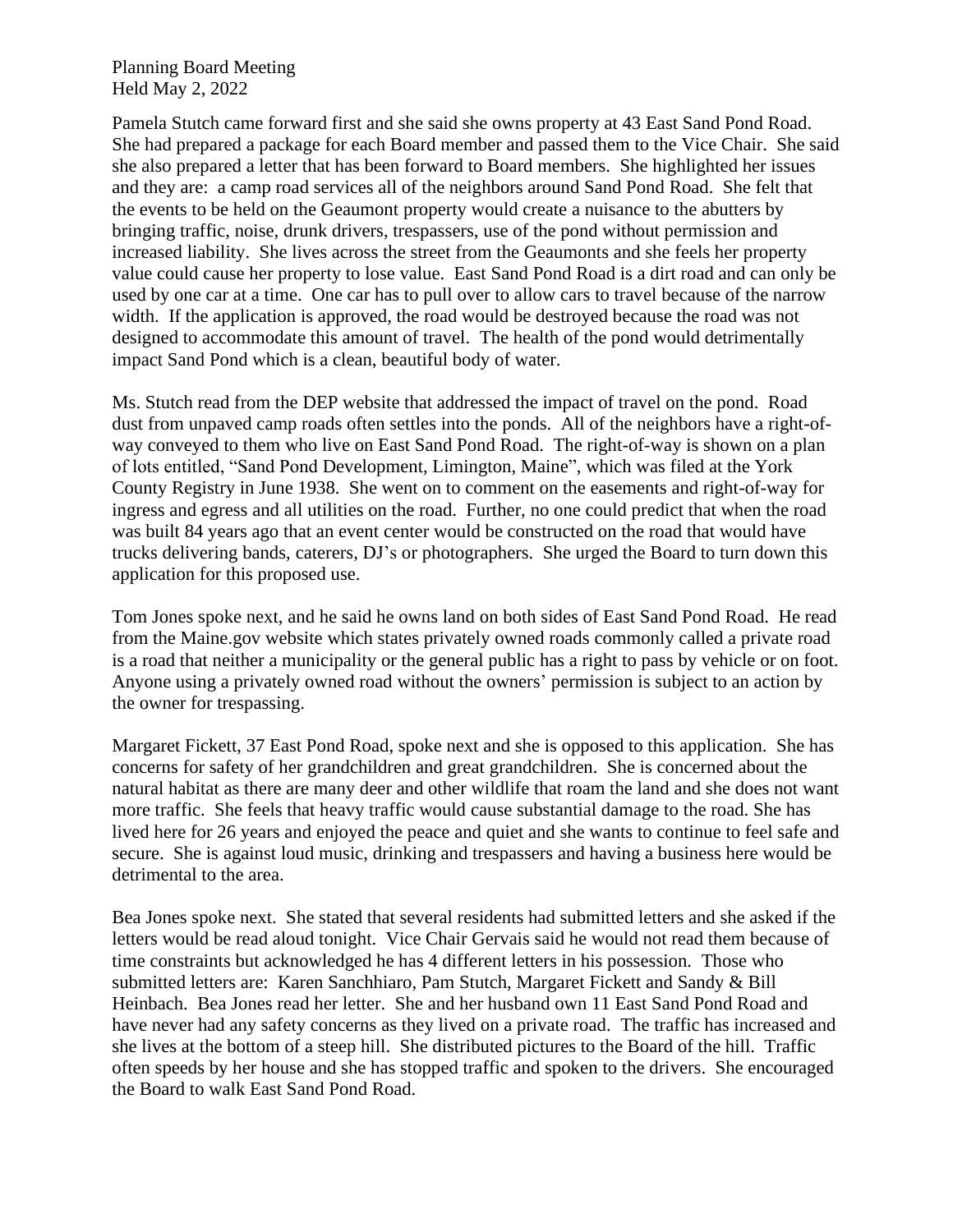Robyn Jackson, 40 East Sand Pond Road, spoke next. She chose the location because it was private and feels safe and secure. She gave the Board copies of her letter and requested that the Board deny this application.

Rob Murphy, 41 East Sand Pond Road, also owns property on both sides of the road. His main concern is the extra traffic and noise this project would bring. He reviewed the Ordinance and he asked if the applicant must meet all line items in the Ordinance and does the Board vote on each line item. He read item 6.G.1.k which states the use will not result in unsafe or unhealthful conditions. He keeps his windows closed on the roadside because of dust. If this application is approved, the applicant has to prove there will be no unhealthful conditions. Mr. Murphy wanted assurances that the wildlife habitat will not be altered.

Ryan Eastman, 30 East Sand Pond Road, came forward and said that the applicant would have no real control over event attendees. He owns horses and doesn't want people approaching them.

Mr. Eastman said he does most of the maintenance on East Sand Pond Road and has done it for 27 years. He does not charge others for his work. He strongly stated if the application is approved, he will no longer maintain the road. In addition, he is concerned about emergency vehicles and questioned how they will maneuver in, out and turn around.

Marion McNally, 460 Sand Pond Road, spoke next. Her concern is that there is a blind spot on the road on a hill. She is concerned about people coming in or out on the road who are not familiar with the blind spot.

Sandy Heinbach, 24 East Sand Pond Road, spoke next. She brought in a letter that outlined her concerns about the road and its safety. They own on both sides of the road and her home is not located on the Pond like all of her neighbors. Her grandchildren, ages 3 and 6, are always running back and forth across the road to the pond. Dust is another big issue. She has to keep her windows closed on the roadside and she feels this project would make the dust issue worse.

Andrea Brackett Garrett, 32 West Sand Pond Road, lives across the Pond. She explained their concern is the noise. Limington's noise ordinance says that after 8:00 p.m. that the noise level shall not be louder than 45 decibels. She asked what time will events start and end? Last year there was an event that had a PA system and it was very loud into the night. Repeated noise levels impact wildlife and keep her dogs up. In addition, will fireworks be allowed? If approved, will there be conditions added by the Board, especially when functions end.

Keven Denis, 5 East Sand Pond Road, stated that the road cannot be wider than thirteen feet except when it passes through land that is owned both sides by the same owner. He also acknowledged that Craig Geaumont has done a lot of work on the road for the last 2 summers but the road is not designed for a business venture with lots of traffic. He is opposed to this application.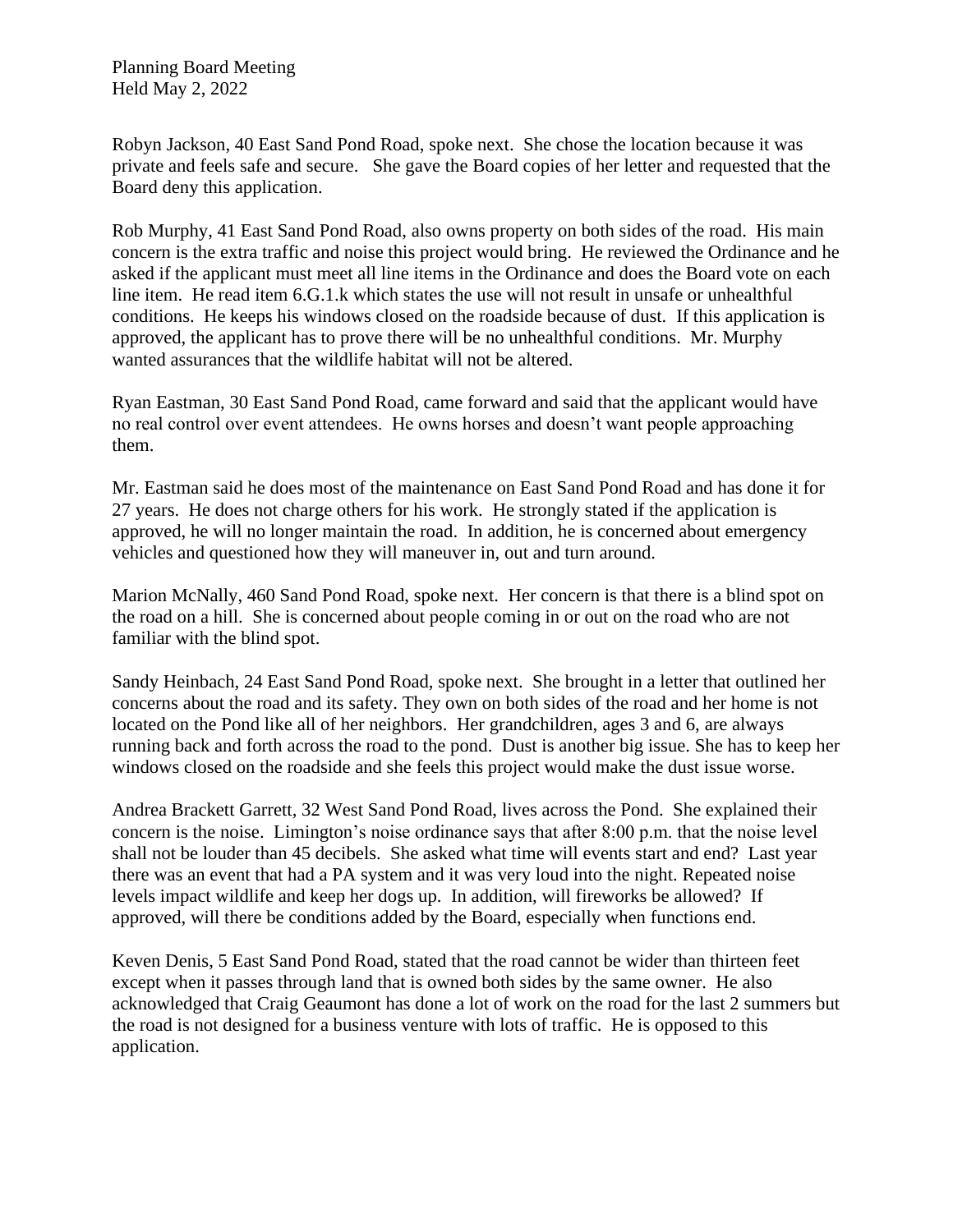Planning Board Meeting Held May 2, 2022

Pat Scarponi, lives at end of East Sand Pond Road on land adjacent to Craig Geaumont's property. Because she is at the end of a dead end, cars that come down the road and have nowhere to turn usually use her driveway. She is concerned that if there is an event center next door her driveway, could be blocked by cars turning or constantly used for turning.

Bea Jones approached the podium again and asked the Board members to go to the Maine.gov website and review the definition of a private road. She also asked that the Board look up the word "visitors".

Ron Russell, 480 Sand Pond Road, spoke next. His concern is the environmental impact from 67 or more vehicles parked on Geaumont's lawn. He asked if there will be an environmental study done. There may be oil, antifreeze, brake fluid, etc. left in the field caused by all of the vehicles coming and going. His concern is about contamination of the groundwater and ultimately the pond.

Susan Denis, 5 East Sand Pond Road, said she wanted to reiterate that Sand Pond is a natural spring fed pond. A State biologist came a few years ago to study the pond and came back a couple of years ago and said the pond is one of only 2 native trout ponds in all of Southern Maine. It is not stocked with trout. She is opposed to this project for all of the reasons stated previously.

Jeffrey Jones, said he has 11 East Sand Pond Road under contract to buy. Based on one interaction he has had with Craig Gaumont, he feels that the applicant does not have the character and maturity to run a business.

Marion McNally approached the podium again. She wanted clarification for start and stop times for Craig's event center. Mr. Geaumont said he does not have the details worked out yet. Vice Chair Gervais said start and stop times can be a Condition imposed by the Board if the application is approved. Marion wanted to know what kinds of events would be held. Mr. Geaumont said it could be a baby shower with 20 guests, birthday or anniversary party.

Sandy Heinbach came forward again and she had 2 questions: when this application is voted on by the Board, will the meeting be open to the public? Vice Chair Gervais explained that Board meeting is open to the public, however, no one from the public will be allowed to speak. Her second question concerns her lot on the pond side that does not have a building. She said it is very dark road and no streetlights are on the private road. Her concern is cars turning onto her empty lot that goes down to the water. What if they hit a tree or go into the pond? Vice Chair Gervais said he cannot answer that question.

Debra Black, Board member, asked if events would be only on weekends? Mr. Geaumont said weekends would be the most popular. However, there might be an event during the week but probably only rarely.

Ron Russell spoke again and his question concerned capacity limits for events. Vice Chair Gervais asked the Fire Chief, Emil Braley, to speak about the issue. Chief Braley said he has